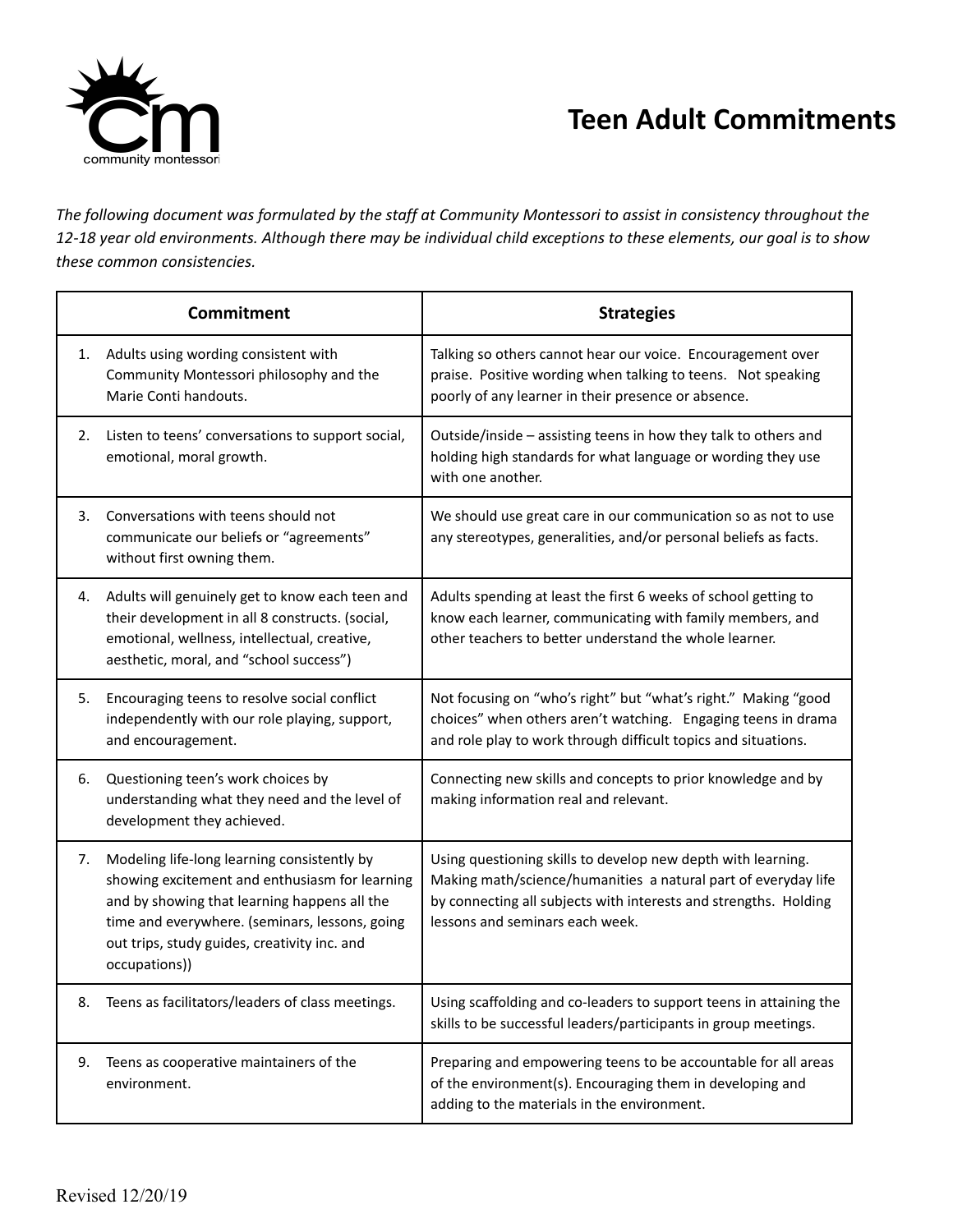| 10. Ensuring that materials and activities are used<br>for the purpose of "true learning."                                                                           | Every material/activity for an individual, academic, or<br>developmental objective - not just materials that are "cute" or<br>"look good." Videos/DVD's, visitors, "going out trips," activities<br>are all for a purpose and to connect information in the<br>classroom.                   |
|----------------------------------------------------------------------------------------------------------------------------------------------------------------------|---------------------------------------------------------------------------------------------------------------------------------------------------------------------------------------------------------------------------------------------------------------------------------------------|
| 11. Adults overseeing the activities of teens at all<br>times.                                                                                                       | If teens are in common spaces, their activities should always be<br>monitored on a regular basis. Adults should notify other adults<br>when leaving an environment. Adults not taking a break when<br>things are going well but continuing to support the development<br>of all constructs. |
| 12. Adult Preparation of the Environment - studio<br>completely prepared, neat, maintained, and<br>updated. This includes overseeing studio job<br>responsibilities. | Making a list of what needs to be done, exchanging<br>responsibilities with co-teachers. All materials and supplies<br>organized and ready for learners. Making lists of missing/broken<br>materials.                                                                                       |
| 13. Hold teens accountable for time management<br>and "purposeful work."                                                                                             | Utilize group assignments and individual assignments while<br>considering Montessori Theory, project based learning and the<br>Indiana State Standards. Track and support online courses,<br>career awareness, seminars, internships, and semester projects.                                |
| 14. Both adults give "lessons"/role playing in all 8<br>constructs.                                                                                                  | Objectives based on social, emotional, wellness, moral,<br>intellectual, creative, aesthetic, and school success.                                                                                                                                                                           |
| 15. Empowering teens to solve issues/concerns<br>without adults just fixing the problems.                                                                            | Adults will establish "committees" of teens that can research<br>information and report back to the class. Adults listen to and<br>address the concerns of teens.                                                                                                                           |
| 16. Adults identifying a time everyday where teens<br>have a time to share information ("tell their<br>stories")                                                     | Teens being able to share everyday about goals met, successes in<br>learning, or concerns in the studio at necessary times.                                                                                                                                                                 |
| 17. Supporting our wellness initiative by planning<br>wellness lessons weekly and sharing this with<br>families through weekly communication (as<br>able).           | Holding teens accountable to the "one small dessert" policy and<br>for them to prepare and eat their own lunches daily. Have<br>ongoing conversations about various nutritional beliefs to<br>support their wellness development.                                                           |
| 18. Snack should be prepared by teens utilizing<br>fruits, vegetables, eggs, whole grain<br>crackers/chips, and hard cheese only.                                    | Teens should be given a budget by their family to purchase<br>enough snack for the week. Teens are encouraged to prepare<br>dishes in which at least 90% of the ingredients are approved<br>contents.                                                                                       |
| 19. Engaging with teens, outdoors and indoors, by<br>supporting fitness and wellness goals for<br>individuals and small groups.                                      | Introducing new group games and fitness activities. Give teens<br>choices for fitness exploration and hold them accountable for<br>reaching individual goals.                                                                                                                               |
| 20. Consistently checking and holding teens<br>accountable for individual/classroom<br>responsibilities.                                                             | Cleaning up after snack, maintaining clean bathrooms and coat<br>areas, completing job responsibilities, cleaning up after lunch,<br>putting material away ready for the next person. Ex. Bathroom<br>checklists, etc.                                                                      |